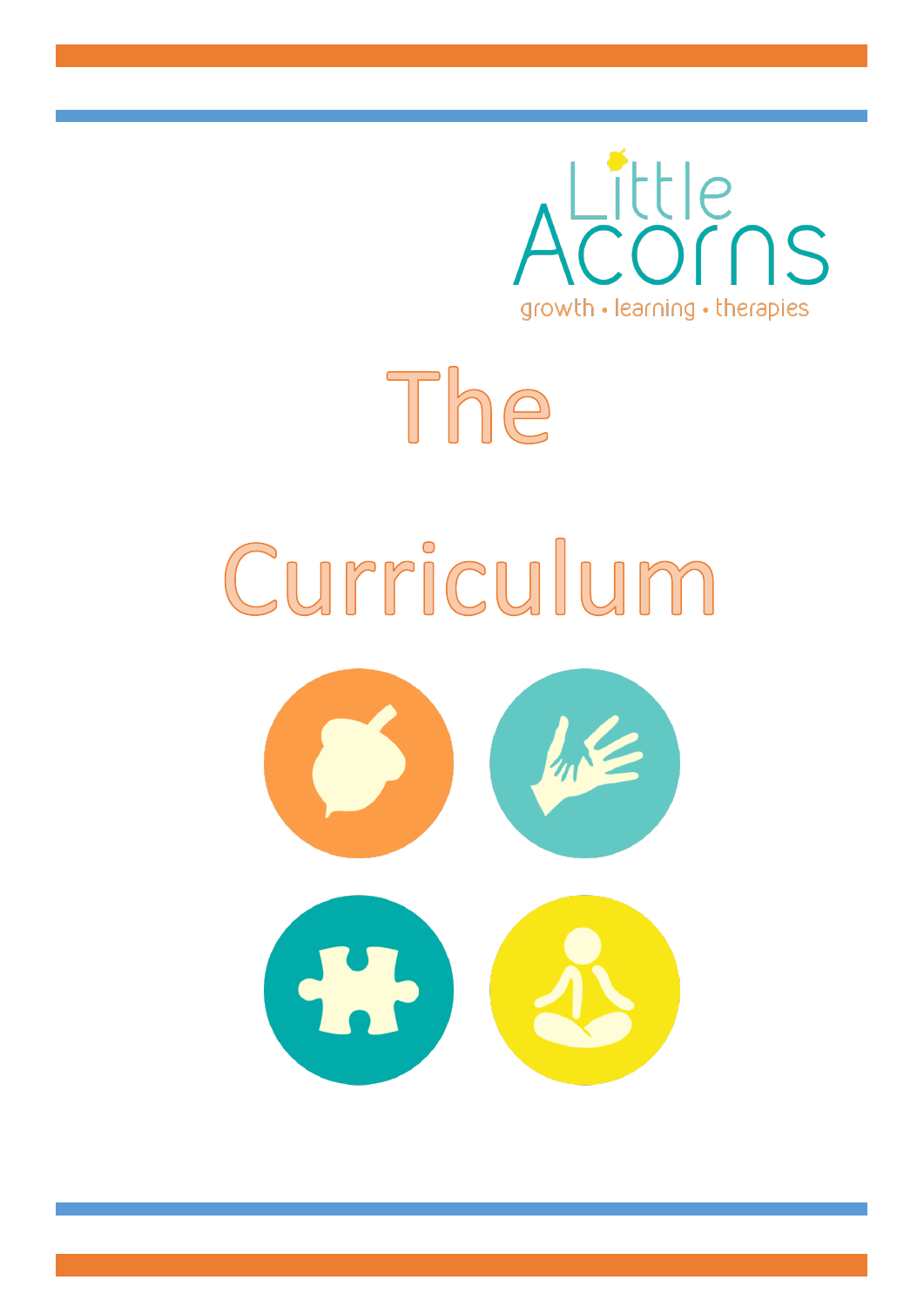# **Introduction**

The core purpose of Little Acorns School is to equip every pupil with the skills and knowledge they need to lead healthy, productive lives. Many of our children have complex needs and challenging circumstances, we look beyond this to find the potential of each child. These circumstances include children looked after, disadvantaged pupils and, in particular, pupils with special educational needs and/or disabilities (SEND). We believe every child has the right to an exciting, varied curriculum to meet their individual needs. We work closely with others to ensure the best possible outcomes for each child.

We aim to foster an environment where pupils feel safe and develop a secure sense of belonging. The majority of our pupils have experienced turbulence in their schooling and many have severe, complex, or profound needs that have a significant impact on their cognitive development and their social, emotional and communication development. Many of our pupils have complex mental health issues. We aim to support pupils in a family school environment and support pupils to achieve the best they can in order to maximise their life chances and to ensure that they can be as independent as possible, participating is society and being as healthy as possible in adult life.

We believe all children have the right to an education and firmly believe all children are able to reach there full potential. We believe that if a child is not learning then we need to change the way we teach. We do not take a 'one approach fits all' approach and adopt a variety of approaches to suit the learning styles of individual children. Little Acorns has an interesting and relevant curriculum which is created around each individual pupil, taking account of their starting point to ensure that their academic, spiritual, moral, social and cultural needs are addressed in a way that captures and motivates them to learn. Building trust, self-confidence, resilience and belonging are key to our approach. Our end point is clear. We promote preparation for, and appreciation of, life in modern Britain, equipping pupils with the knowledge and cultural capital they need to succeed in life. We believe all children should be provided with an education where they can thrive, no matter what their background or the challenges presented. Little Acorns have high expectations of what can be achieved by our pupils.

Many of our pupils have experienced a turbulent education pathway prior to starting at our school. Obtaining accurate baselines can be challenging. We seek to engage pupils so that this baseline can be found. We believe that it is important to understand the pupil in order that the curriculum is well matched, planned and sequenced so that new knowledge and skills build on what has been taught before, including pre-existing knowledge, and we can then build towards the curriculum defined end points.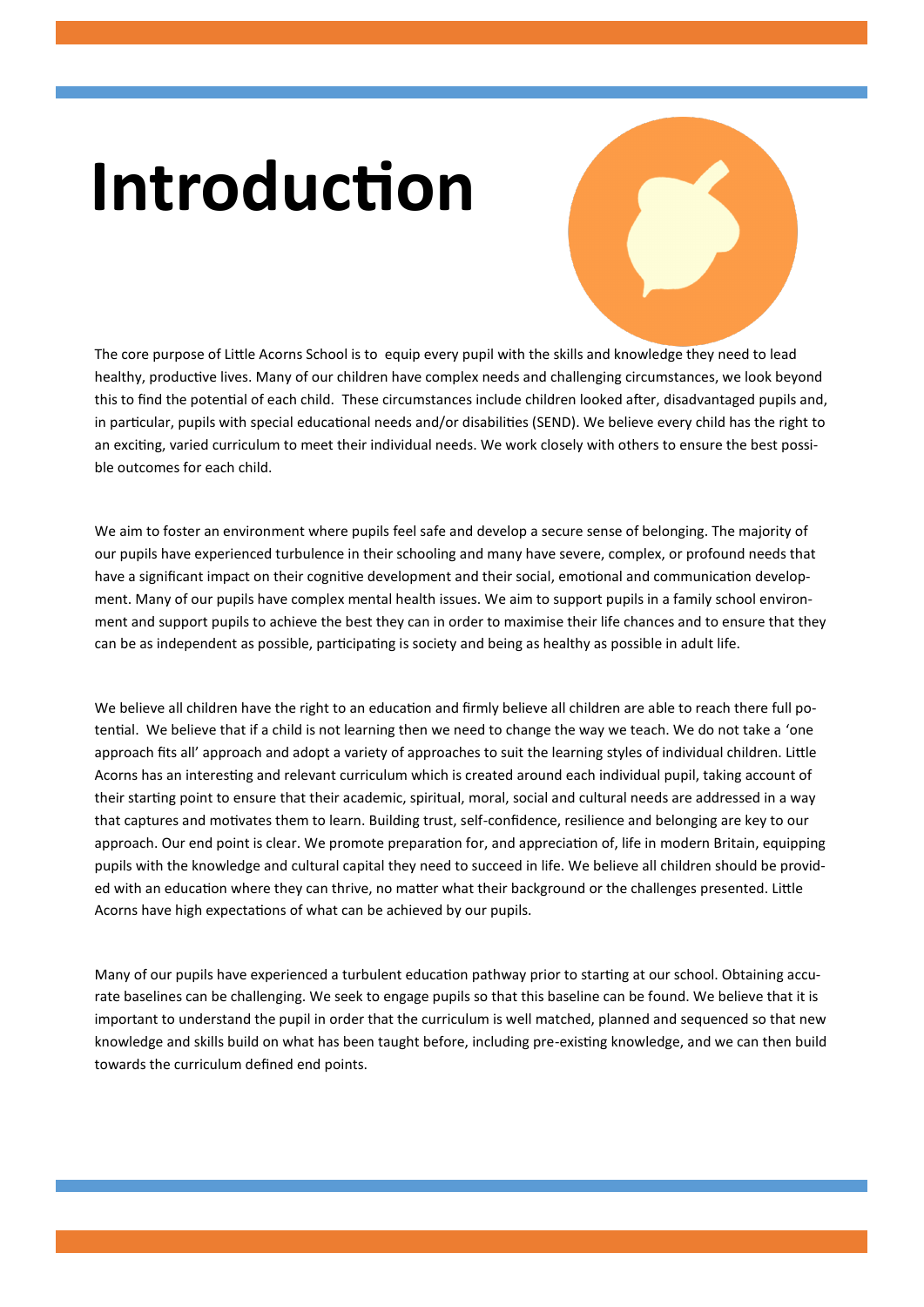Our curriculum is supported by rigorous planning and it is clear what end points the curriculum is building towards, and what pupils will need to know and be able to do at those end points. We work to securing each pupils EHCP target. These targets are set within a multi-agency forum and detail the objectives required to have been achieved by the end of the key stage they are working in. We work to this end point with the children's Provision Maps key the planning of each subject/intervention. We continually build, develop and adapt pupil individual provision plans to outline how we will achieve the targets.

Assessments are ongoing but we formally report on progress to parents/carers three times a year. The curriculum captures elements of the National Curriculum as well as ensuring pupils Education Health and Care Plan (EHCP) targets are met. We are compliant with the Independent School Standards ('the standards') in the schedule of the Education (ISS) Regulations 2014.

Classes groups and curriculum content are not categorised simply by year group. Groups are categorised by learning styles, sensory needs and class grouping is completed considering the outcomes of the EHCP's, the stage the child is at and taking into account different personalities within the school.

Developing valuable life skills and skills to develop independence can be very difficult for children and young people who have attachment and/or educational learning difficulties. Specific time is dedicated for pupils to develop these skills in a safe and nurturing environment.

We have an emphasis on the basics of reading, English, 'spelling, punctuation, and grammar' (SPAG), and teaching functional numeracy. Reading is at the heart of the curriculum and reading is prioritised. We recognise that having a 'functional reading age' (age 8.0years+) is pivotal in enabling our pupils to access a broader and richer curriculum. On entry, many of our pupils have rapidly fallen behind their peers therefore we act quickly to close the gap and work towards accelerated progress. Our intent is for all pupils to read at an age-appropriate level through rigorous and sequential assessments so that new knowledge and skills build on what has been taught before and retained. These assessments identify barriers to learning and gaps. From this starting point we follow the Read, Write, Inc programme, leading onto RWI Literacy and Language when the children have reached this functional level. Weaknesses are addressed quickly so that potential can be unlocked. Pupils are encouraged to adopt a problem-solving mindset and in doing so, build resilience and independence.

Our individualised assessment and teaching of phonics correlates directly with 'Read, Write, Inc' and provides a sharp focus to enable us to sort out any confusions, target gaps in learning and evaluate impact. Barriers to learning are identified in order to implement tailor made programmes with appropriate coverage, content, structure, and sequencing, to unlock the potential of our struggling readers. The texts we use provide opportunities for speaking, listening, and writing and connect closely to pupils' phonics knowledge. Our systems, methods and resources facilitate reciprocal links between reading and writing and ensure all pupils have every opportunity to gain the phonics knowledge and language comprehension necessary to read for meaning and the skills to communicate, giving them the foundations for future learning and better outcomes in life.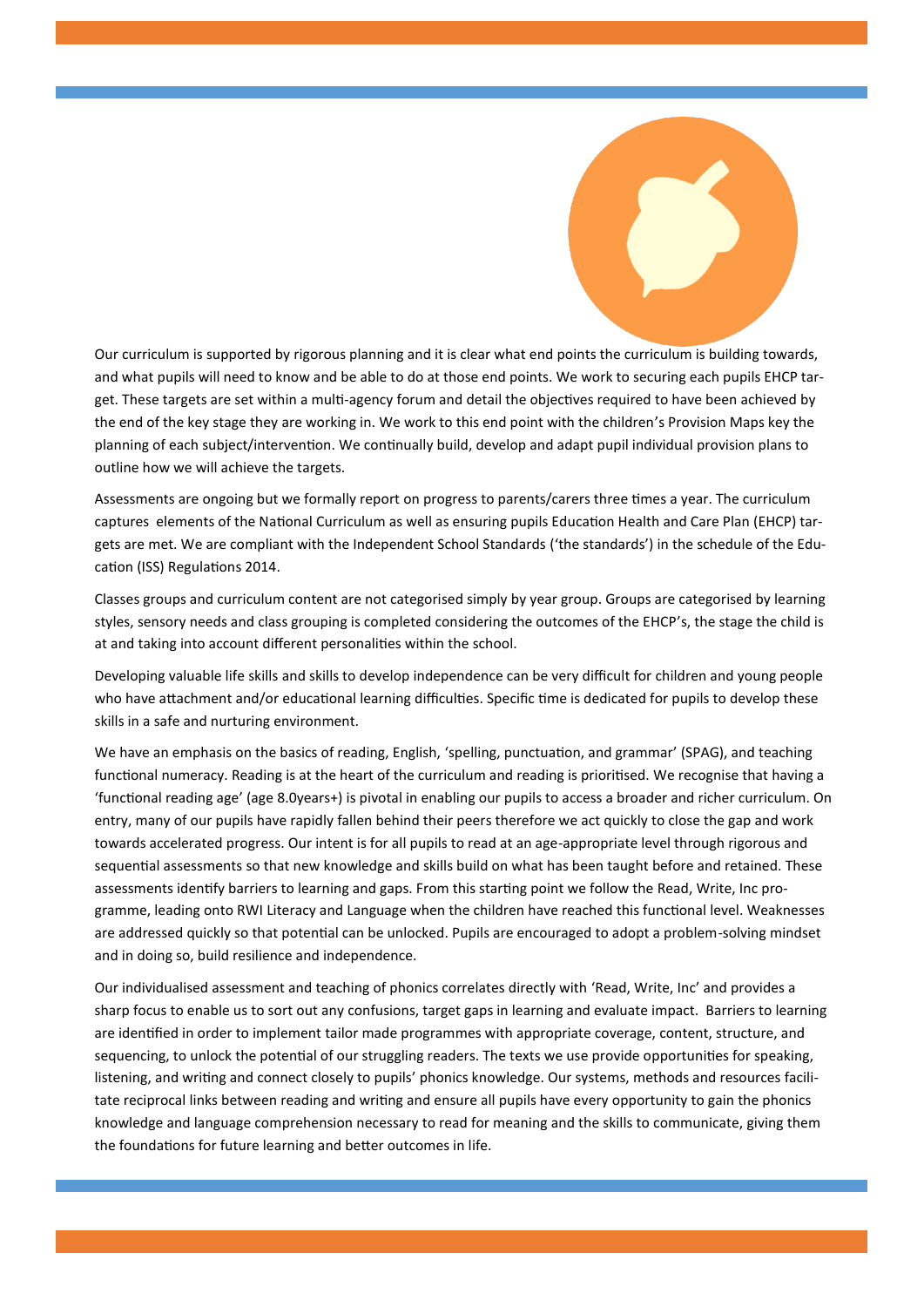We encourage pupils to become independent thinkers allowing them freedom to explore, create and think critically and actively learn. Where possible they will be encouraged to challenge themselves to build their confidence and resilience, given the opportunity to develop the capacity to surprise themselves and others and to become confident and self-assured. We use questioning, praise and encouragement to develop a positive attitude to learning and high self-esteem. They are taught to be observant, investigative, curious, determined, imaginative, adventurous, cooperative and to use reasoning. We have realistic, yet challenging expectations and plan opportunities to extend their knowledge, experiences, and interests, motivating and supporting every pupil to reach their individual potential. All planning is based on each individual pupil to ensure their goals are realistic and achievable. Adult led and child-initiated activities are equally important; adults interact sensitively, encouraging perseverance and practice, reinforcing that we all learn at a different pace and can all learn when things go wrong.

A therapeutic approach is key to the dailyy teaching of all the children. All children are offered a therapeutic plan which includes (but is not exclusive to) Equine Therapy, Music Therapy, Therapeutic Life Story and Yoga and Meditation. These help us to ensure that all children are able to achieve in line with there potential. We address cognitive and emotional development as one cannot make good progress without the other. Little Acorns School provides experiences that help the children to grow in every sense of the word.

Our environment and delivery of our curriculum incorporates the three characteristics of effective teaching and learning;

- 1. Playing and exploring pupils will have opportunities to investigate and experience things, and 'have a go'.
- 2. Active learning pupils will have time and space to concentrate and keep on trying if they encounter difficulties to allow them the opportunity to enjoy their achievements.
- 3. Creating and thinking critically we encourage and support pupils to have and develop their own ideas, make links between ideas, and develop strategies for doing things.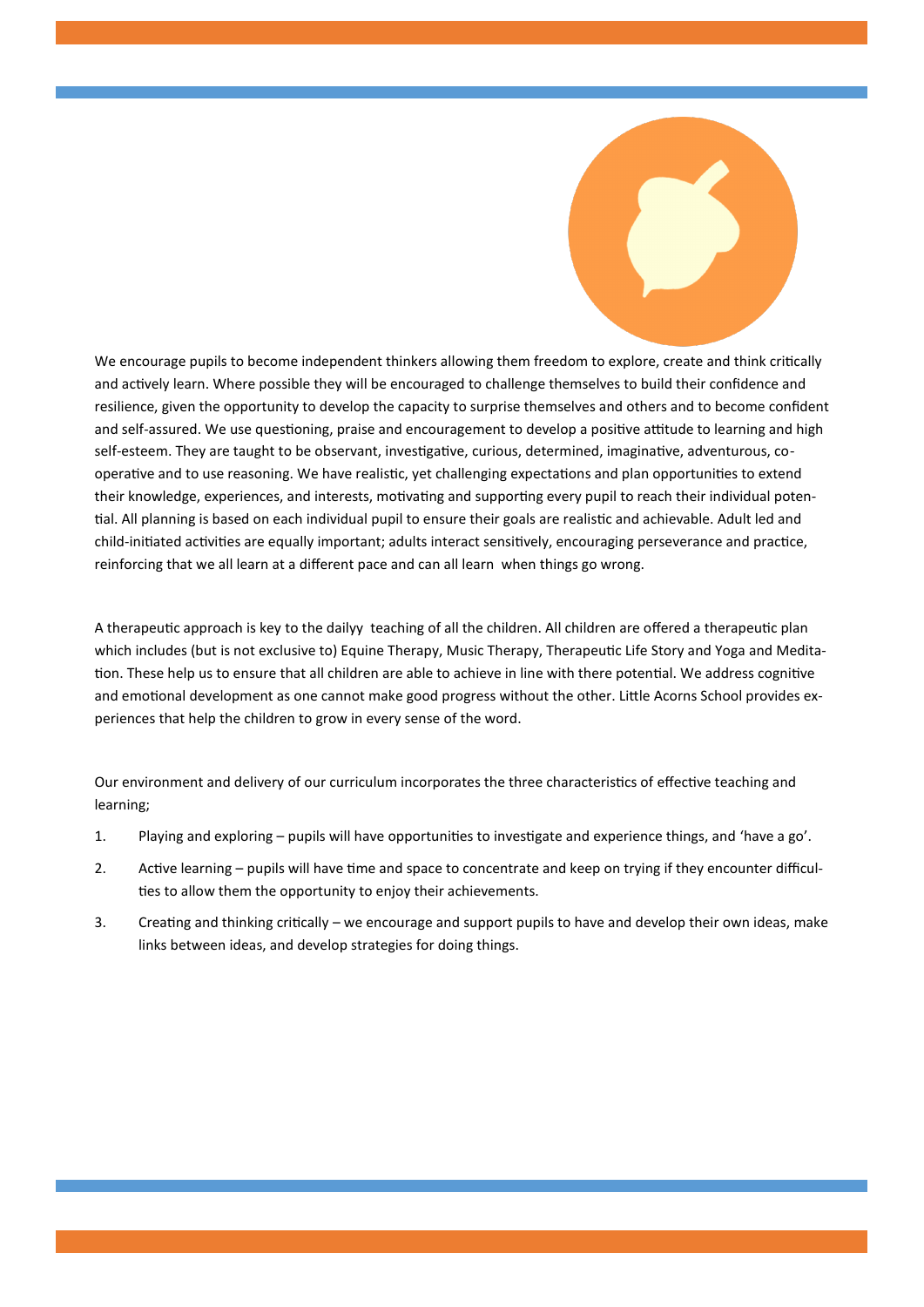

PE is taught on and off site and pupils can work towards entry level qualifications and unit awards. Swimming is also offer and national swimming awards can be obtained. We offer trampolining at the local leisure centre and athletics at the Julie Rose Stadium. We have had instructors onsite to teach fencing, football and been off site with use squash and tennis courts.

We offer a range of therapies including Equine, Animal Assisted, Music, Yoga and Meditation and Therapeutic Life Story.

We also offer forest school provision where pupils are able to undertake land based practical work. This is completed at March Wood and/or Eco-Sensory Therapy and Oak Therapies.

Our 'Prevent' work promotes and ensures that all pupils are aware of the fundamental British values of democracy and mutual respect for, and tolerance of, those with different faiths and beliefs, and for those without faith.

We comply with the Department for Education (DfE) statutory guidance on relationships education, relationships, and sex education (RSE) and health education. Today's children and young people are growing up in an increasingly complex world and living their lives seamlessly on and offline. This presents many positive and exciting opportunities, but also challenges and risks. In this environment, children and young people need to know how to be safe and healthy and how to manage their academic, personal, and social lives in a positive way. Our guiding principles to delivering relationship and sex education is that the content must be age appropriate and developmentally appropriate. It must be taught sensitively and inclusively, with respect to the backgrounds and beliefs of pupils and parents while always with the aim of providing pupils with the knowledge they need of the law. We are clear that parents and carers are the prime educators for children on many of these matters. Schools complement and reinforce this role and we seek to build on what pupils learn at home as an important part of delivering a good education. We seek to deliver outstanding provision to support the personal development and pastoral needs of our pupils. We work flexibility to shape the curriculum content and delivery according to the needs of the pupils particularly being mindful to the backgrounds of the residential pupils.

We enrich the school-based curriculum by broadening pupils' experiences within the local community and beyond through visits, trips and where suitable having visitors on site. We create a culture of respect for difference.

Teachers have access to a range of schemes of work which enable lessons to be planned and adapted around the needs of the pupils.

Schemes of work and resources include: - Hamilton Trust Schemes of work which Little Acorns subscribes to covering EYFS until KS3 in maths, English, science, and topic work - Twinkl schemes of work - Read, Write, Inc– Numicon, Breaking Barriers- AQA specifications and schemes of work - NSPCC share aware lesson plans and teacher guidance - NSPCC lesson planning Relationship Education, Relationships and Sex Education (RSE) and Health Education. - Switched On Computing Schemes of Work. White Rose Maths.